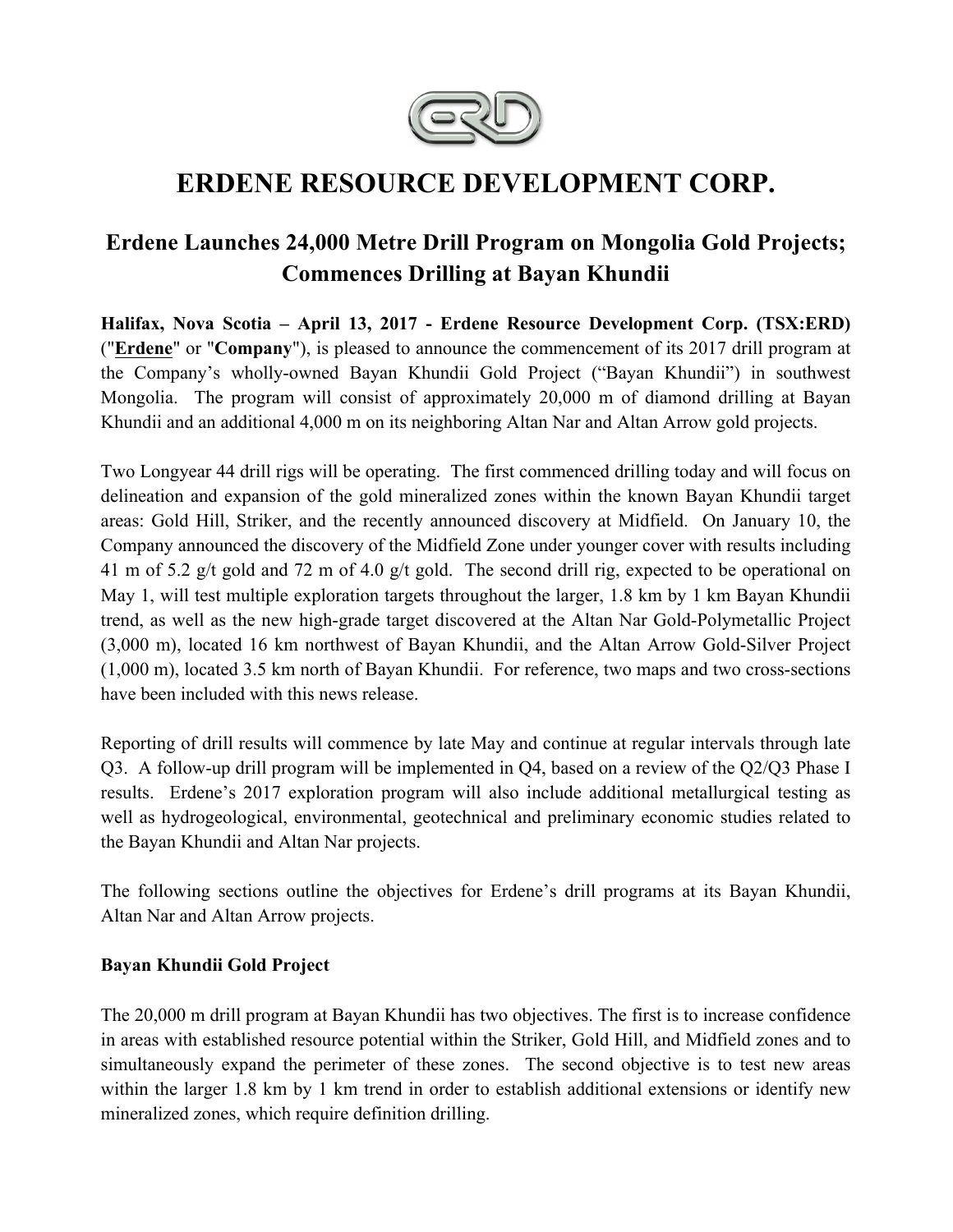### Striker Zone Drilling

Drilling within the Striker Zone in 2016 continued to define high-grade gold zones (up to 65 m of 6.3 g/t gold in hole BKD-77) with good continuity, and extended the boundaries of the gold system, which remains open in all directions. The 2017 drill program at Striker has three objectives: 1) complete in-fill drilling where hole spacing exceeds 40 m; 2) drill-test deeper targets in the range of 200-300 m depth (average vertical drill depth to date of 91 m and 30% of holes within Striker have ended in mineralization); and 3) test for lateral extensions to the south of Striker (Gold Hill Zone) and to the west of Striker. Drilling at the Gold Hill Zone has been limited thus far, but has included up to 17 m of 1.2 g/t gold, from surface (BKD-06). Drilling to the west of Striker has also returned very encouraging results to date, including hole BKD-59 located 230 m west of Striker, which returned 31 m of 1.0 g/t gold at 121 m depth and 2 m of 7.4 g/t gold at 216 m depth.

#### Midfield Zone Drilling

Drilling in late 2016 at the Midfield Zone, a step-out target located 170 m north of the Striker Zone, under younger post-mineralization cover, returned some of the highest grades (BKD-92: 2 m of 112.8 g/t gold, starting at 119 m) and longest mineralized intervals (BKD-90: 149 m of 2.1 g/t gold, starting at 23 m depth) intersected to date at Bayan Khundii. Nine holes have been completed at Midfield, at 40 m drill hole spacing. Several high-grade extension targets located to the west, north, and east will be drill-tested in 2017. The down-dip extension to the south and west of Midfield also remains open and will be drill-tested.

#### Reconnaissance Drilling

The second drill rig will focus on testing multiple exploration targets throughout the larger 1.8 km by 1 km Bayan Khundii trend. Post-mineralization sedimentary units and basalt overlie approximately 80% of the Bayan Khundii target area averaging approximately 40 m in thickness, with two outcropping prospect areas interpreted as erosional 'windows' through the younger cover. The full extent of the alteration and mineralization is unknown, although there are several indications that Bayan Khundii's epithermal system may be more widespread than the Striker-Midfield-Gold Hill zones, and it may continue out under the post-mineralization cover, as demonstrated by the Midfield Zone results.

Previous, shallow drilling in the Northeast prospect area, located 700 m to the northeast of Striker, returned wide zones of strongly altered volcanics (similar to Striker) and up to 2.3 g/t gold over 2 m. In addition, two rock chip samples that were collected 500 m further to the northeast (NE Extension prospect) returned gold assay values of 6.9 g/t and 0.4 g/t gold. The 2017 drill program will follow up on these encouraging results.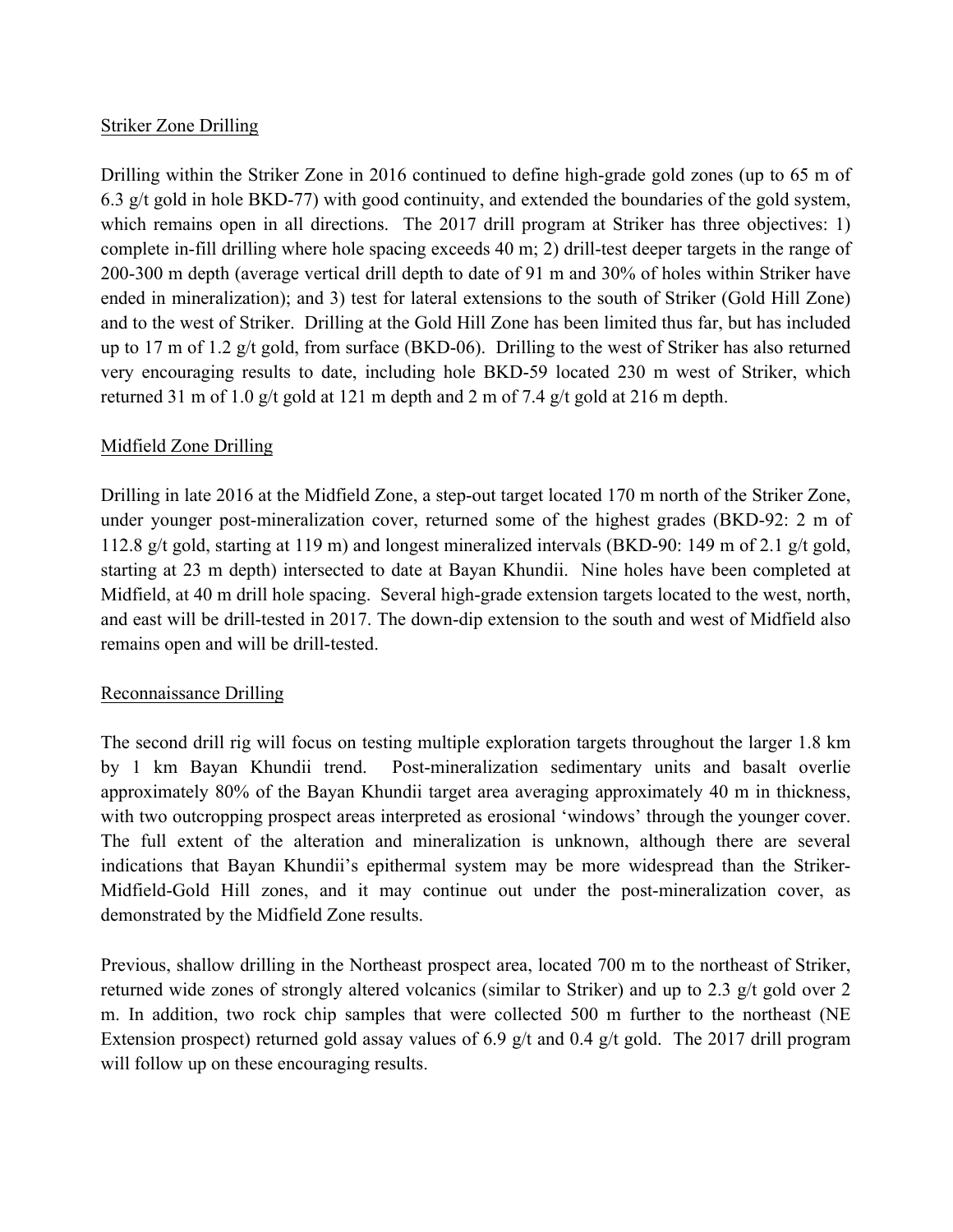The combined gradient array and dipole-dipole induced polarization (IP) geophysical survey data suggest the alteration (illite-quartz) within the Striker Zone is located at the apex of a broad resistivity (IP geophysical survey) anomaly. This anomaly extends to the north of Midfield and east under the younger cover at relatively shallow depths. In Q2 2017, Erdene commissioned an independent geophysical consultant who confirmed existing targets and identified new targets that will be tested in 2017, including previously unrecognized northwest-trending linear features under cover to the northeast and east of the Striker Zone following the same trend as the structures hosting the high-grade gold zones in Striker and Midfield.

### **Altan Nar Gold-Polymetallic Project**

The Company plans to complete approximately 3,000 m of diamond drilling at its Altan Nar goldpolymetallic project ("Altan Nar") between Q2 and Q3 2017. A key objective will be establishing the continuity and extent of a new high-grade zone identified at the Discovery Zone ("DZ") in Q4 2016. Drill hole TND-101, designed to test a structural intersection in central DZ, returned a very high-grade intersection of 14 m of 55.6 g/t gold, 131 g/t silver, 0.73% copper and 5.6% combined lead-zinc. This zone was within a consistently mineralized zone from surface to 170 m and included 110 m of 9.3 g/t gold, 32 g/t silver, and 1.4% combined lead-zinc. TND-101 was an exploratory hole drilled perpendicular to a cross-cutting feature observed in geophysical surveys, but at a low, oblique angle to the mineralized DZ trend with true width of the zone unknown but assumed to be in the range of 25 m to 35 m.

The program will also continue to delineate and expand the DZ and Union North deposits as well as testing other areas within the remaining 16 targets along the 5.6 km long Altan Nar gold mineralized trend. A high-resolution magnetic survey and a deep Induced Polarization survey will be completed to assist the Company in exploring areas along the 5.6 km Altan Nar trend where zones of structural dilation, or offset, similar to TND-101, may have provided a favorable setting for the concentration of base and precious metal-rich solutions over wider intervals.

#### **Altan Arrow Gold-Silver Project**

In Q4 2016, the Company completed a maiden drill program at the Altan Arrow gold-silver project, located within the same licence but 3.5 km north of the Bayan Khundii project. The program consisting of 590 m in seven holes at an average hole spacing of 200 m, completed to an average vertical depth of 58 m. Drill results confirmed the presence of high-grade gold and silver veins, and broad structurally-controlled lower-grade zones with similar style to the Company's Bayan Khundii gold project.

The objective of the 2017 program is to identify high-grade gold-silver zones with continuity that can be the focus of future definition drill programs. The Company will complete approximately 1,000 m of exploratory drilling at its, focusing on the areas of encouraging results from the 2016 exploration program.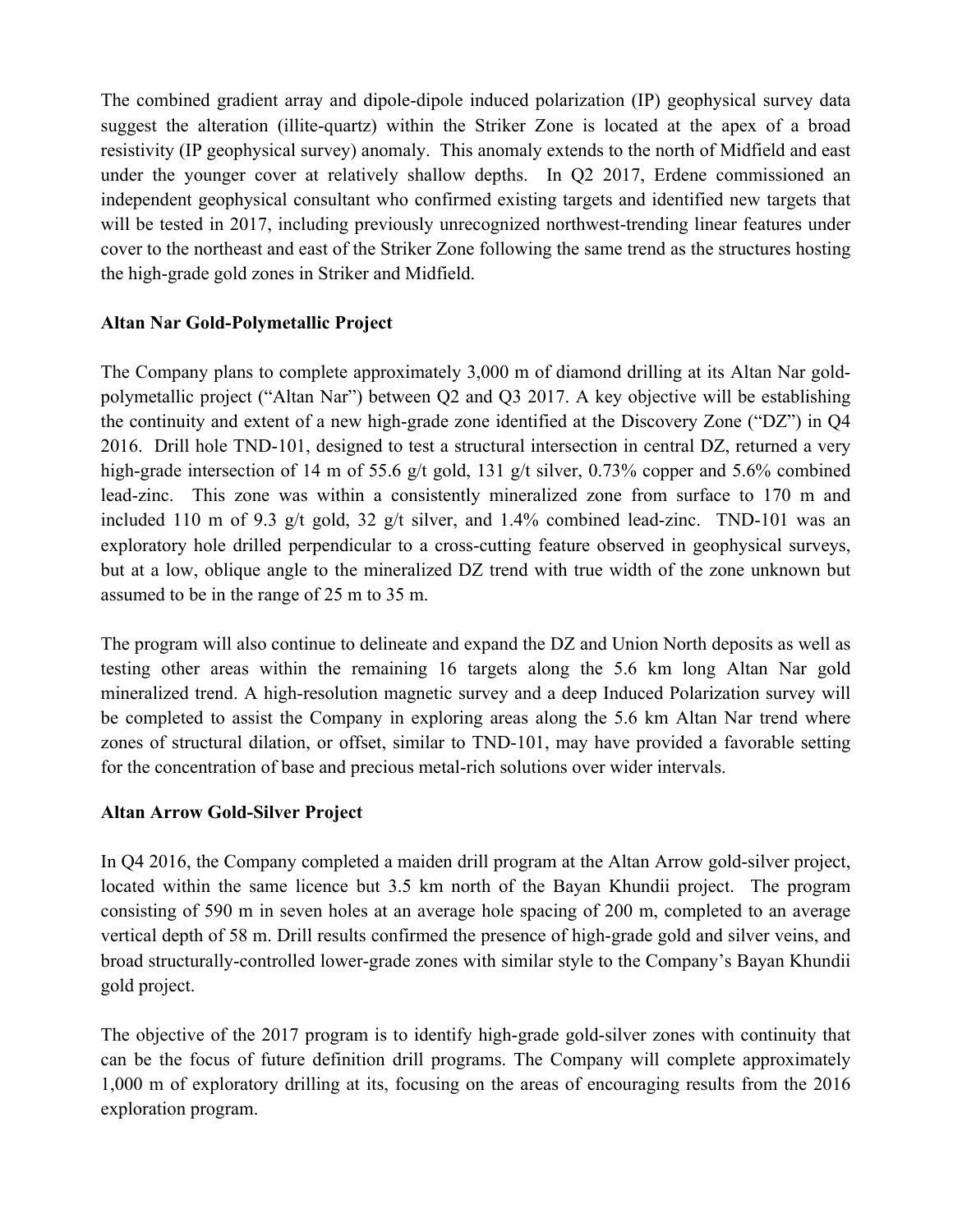#### **Qualified Person and Sample Protocol**

Michael MacDonald, P.Geo. (Nova Scotia), Vice President Exploration for Erdene, is the Qualified Person as that term is defined in National Instrument 43-101 and has reviewed and approved the technical information contained in this news release. All samples have been assayed at SGS Laboratory in Ulaanbaatar, Mongolia. In addition to internal checks by SGS Laboratory, the Company incorporates a QA/QC sample protocol utilizing prepared standards and blanks.

Erdene's sampling protocol for drill core consists of collection of samples over 1 m or 2 m intervals (depending on the lithology and style of mineralization) over the entire length of the drill hole, excluding minor post-mineral lithologies and un-mineralized granitoids. Sample intervals were based on meterage, not geological controls or mineralization. All drill core was cut in half with a diamond saw, with half of the core placed in sample bags and the remaining half securely retained in core boxes at Erdene's Bayan Khundii exploration camp. All samples were organized into batches of 20 samples including a commercially prepared standard and blank. Sample batches were periodically shipped directly to SGS in Ulaanbaatar via Erdene's logistical contractor, Monrud Co. Ltd.

### **About Erdene**

Erdene Resource Development Corp. is a Canada-based resource company focused on the acquisition, exploration, and development of precious and base metal prospects in underexplored and highly prospective southwest Mongolia. Exploration success has led to the discovery, definition and ongoing development of several 100%-owned prospects and deposits. These include the Company's flagship and newly discovered, high-grade, near-surface Bayan Khundii gold project; the 5.6 km long Altan Nar gold-polymetallic mineralized trend that is host to 18 targets; the Altan Arrow gold-silver prospect; and the Zuun Mod molybdenum-copper deposit. For further information on the Company, please visit www.erdene.com. Erdene has a working capital position of approximately \$13.3 million, 145,540,586 issued and outstanding common shares and a fully diluted position of 156,592,160 common shares, after giving effect to the Private Placement.

#### **Forward-Looking Statements**

Certain information regarding Erdene contained herein may constitute forward-looking statements within the meaning of applicable securities laws. Forward-looking statements may include estimates, plans, expectations, opinions, forecasts, projections, guidance or other statements that are not statements of fact. Although Erdene believes that the expectations reflected in such forwardlooking statements are reasonable, it can give no assurance that such expectations will prove to have been correct. Erdene cautions that actual performance will be affected by a number of factors, most of which are beyond its control, and that future events and results may vary substantially from what Erdene currently foresees. Factors that could cause actual results to differ materially from those in forward-looking statements include market prices, exploitation and exploration results, continued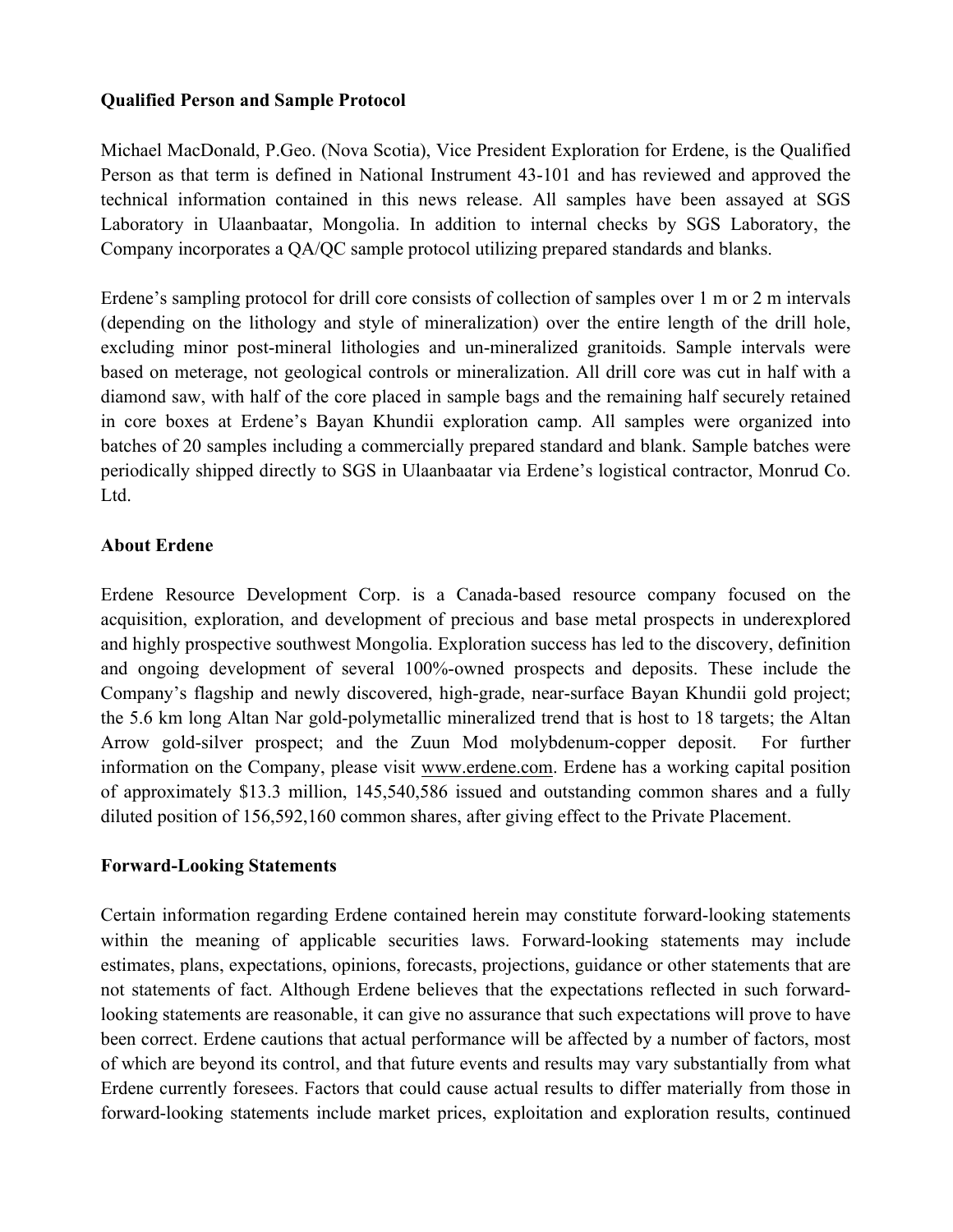availability of capital and financing and general economic, market or business conditions. The forward-looking statements are expressly qualified in their entirety by this cautionary statement. The information contained herein is stated as of the current date and is subject to change after that date. The Company does not assume the obligation to revise or update these forward-looking statements, except as may be required under applicable securities laws.

#### **NO REGULATORY AUTHORITY HAS APPROVED OR DISAPPROVED THE CONTENTS OF THIS RELEASE**

#### **Erdene Contact Information**

Peter C. Akerley, President and CEO or Ken W. MacDonald, Vice President and CFO Phone: (902) 423-6419 E-mail: info@erdene.com Website: www.erdene.com Twitter: https://twitter.com/ErdeneRes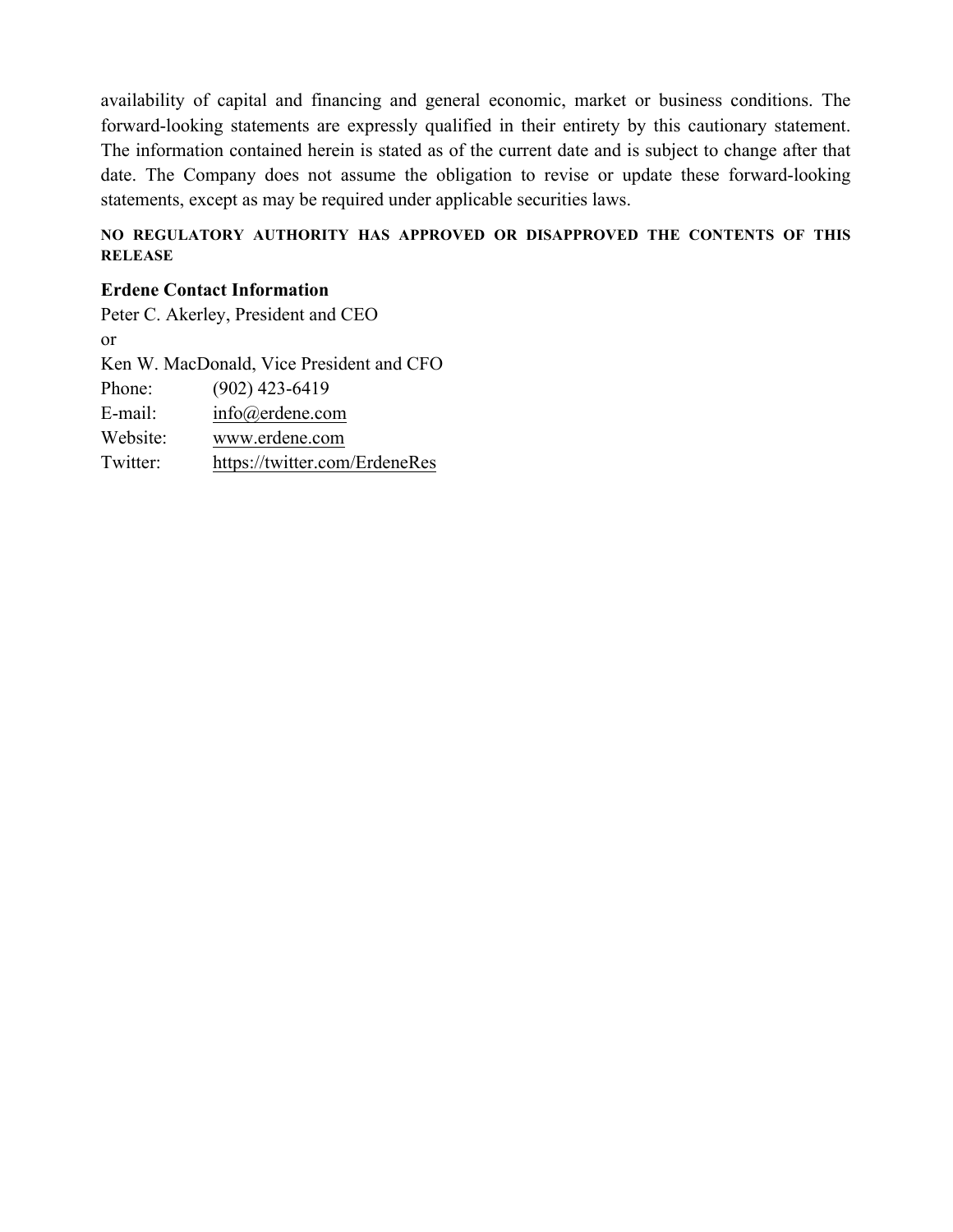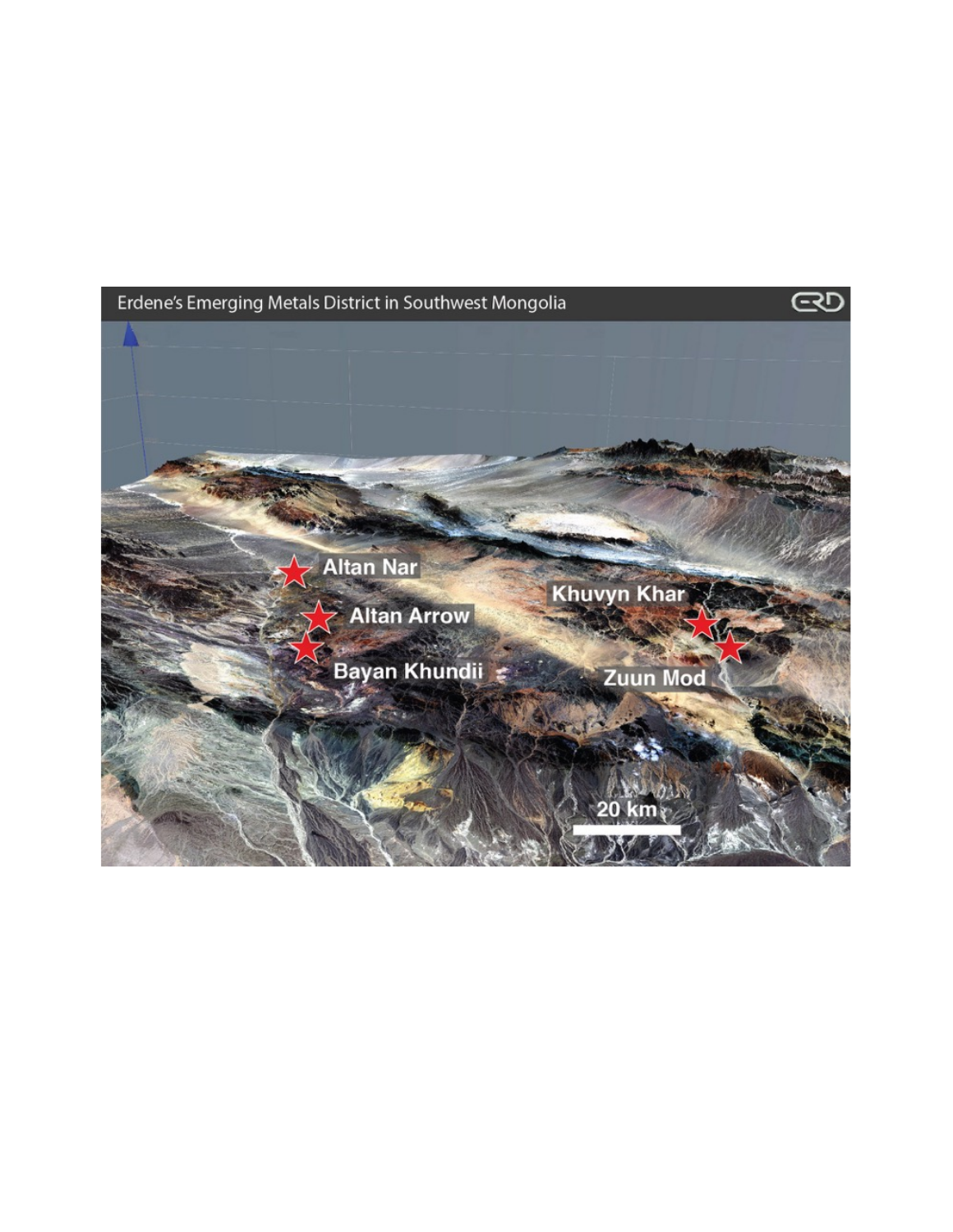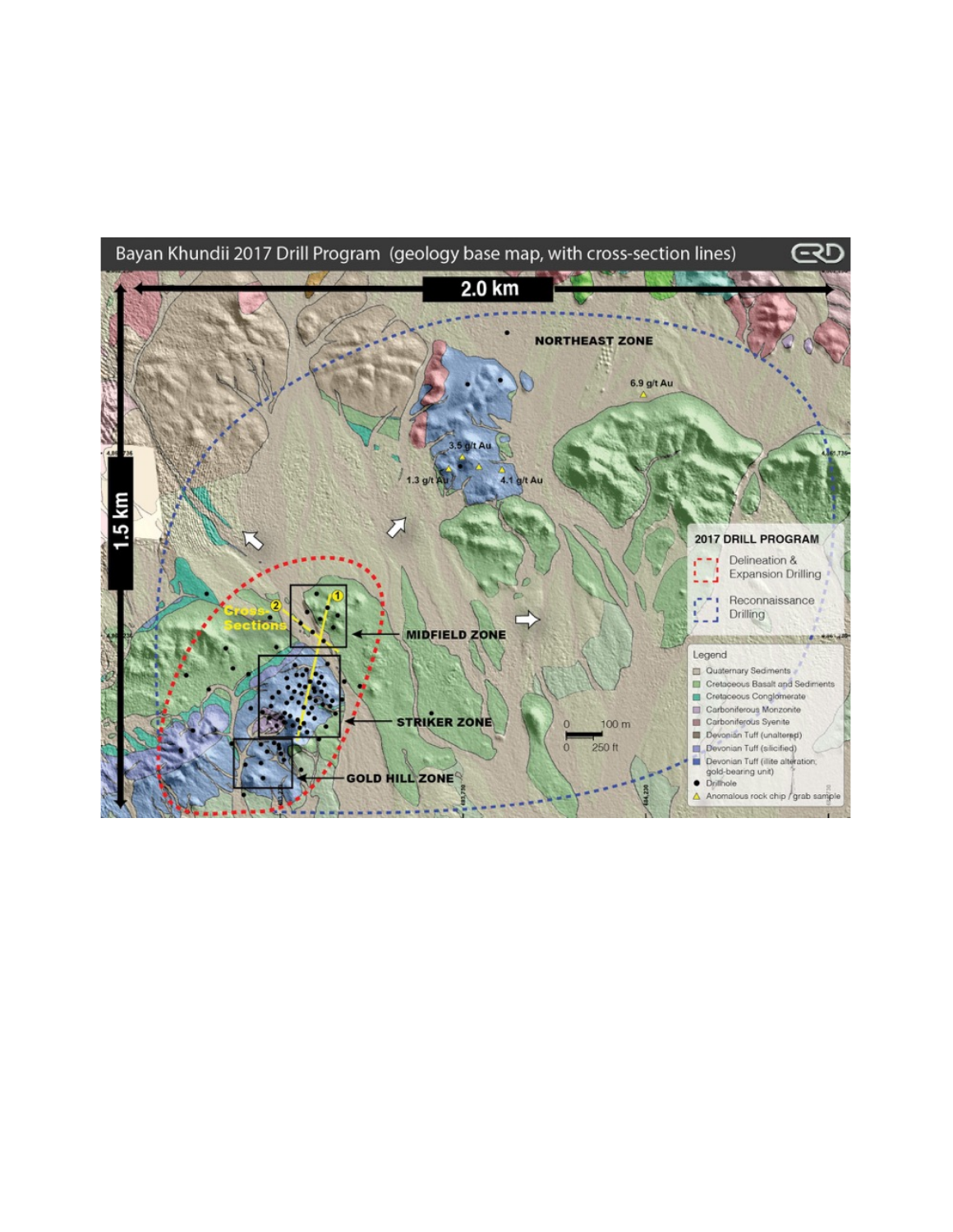

 $\overline{CD}$ 

## Section #1 - Striker and Midfield Zones (Looking Northwest)